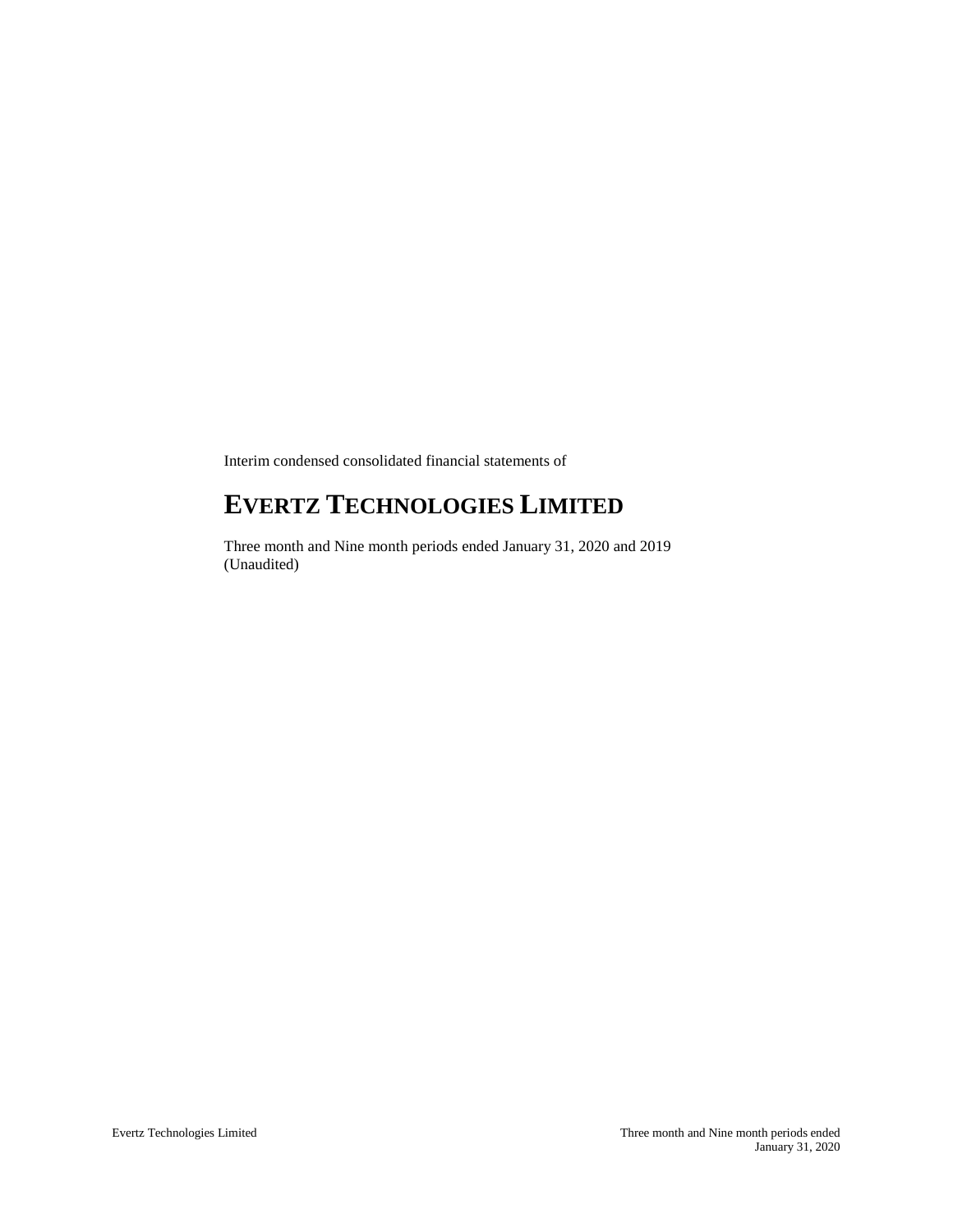# **MANAGEMENT REPORT**

The management of Evertz Technologies Limited ("Evertz" or the "Company") is responsible for the preparation of the accompanying interim condensed consolidated financial statements. The interim condensed consolidated financial statements have been prepared in accordance with International Financial Reporting Standards and are considered by management to present fairly the consolidated financial position, operating results and cash flows of the Company.

These interim condensed consolidated financial statements have not been reviewed by the auditor. These interim condensed consolidated financial statements are unaudited and include all adjustments, consisting of normal and recurring items, that management considers necessary for the fair presentation of the consolidated financial position, results of operations and cash flows.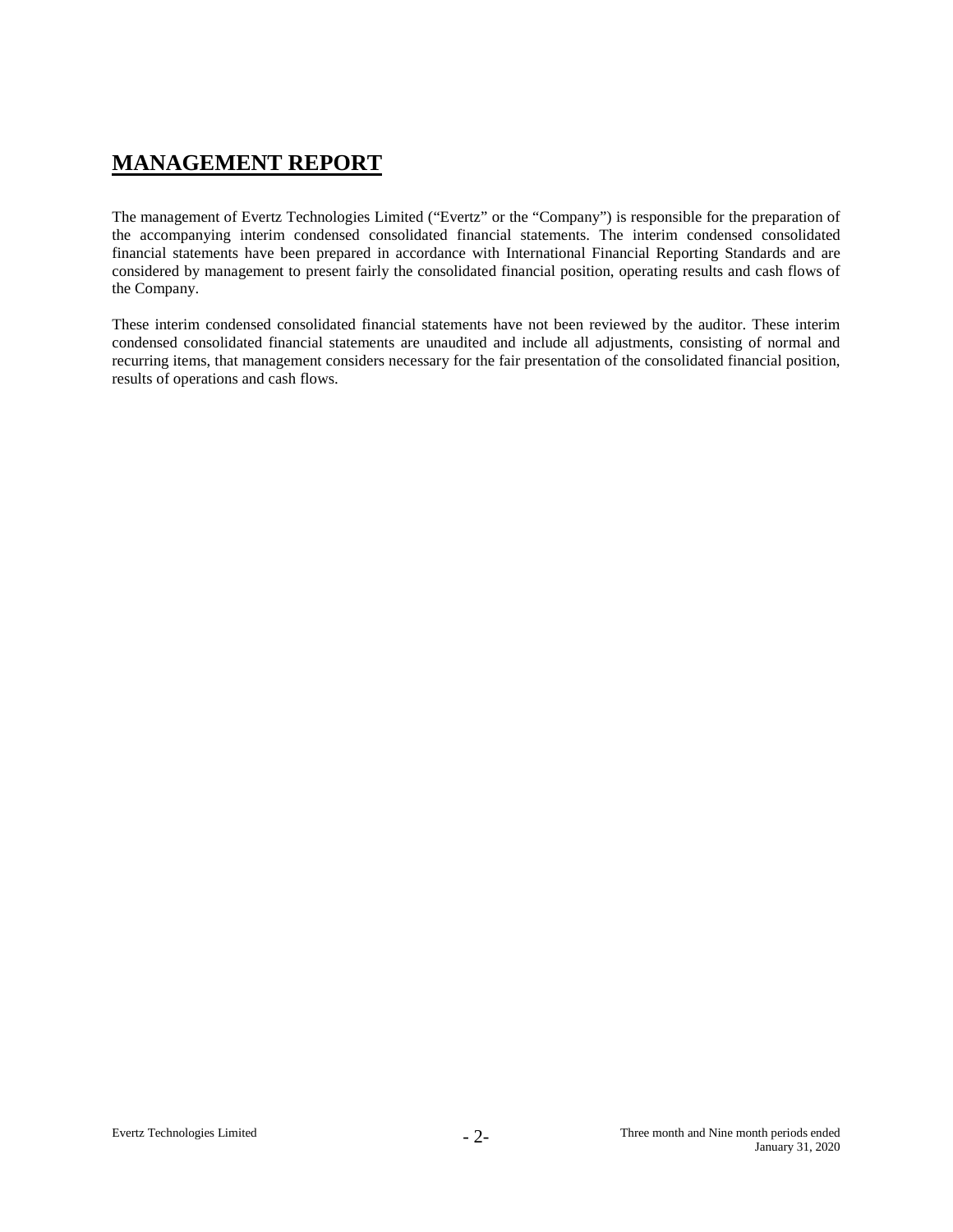Index to Financial Statements (Unaudited)

Interim condensed consolidated financial statements Three month and Nine month periods ended January 31, 2020 and 2019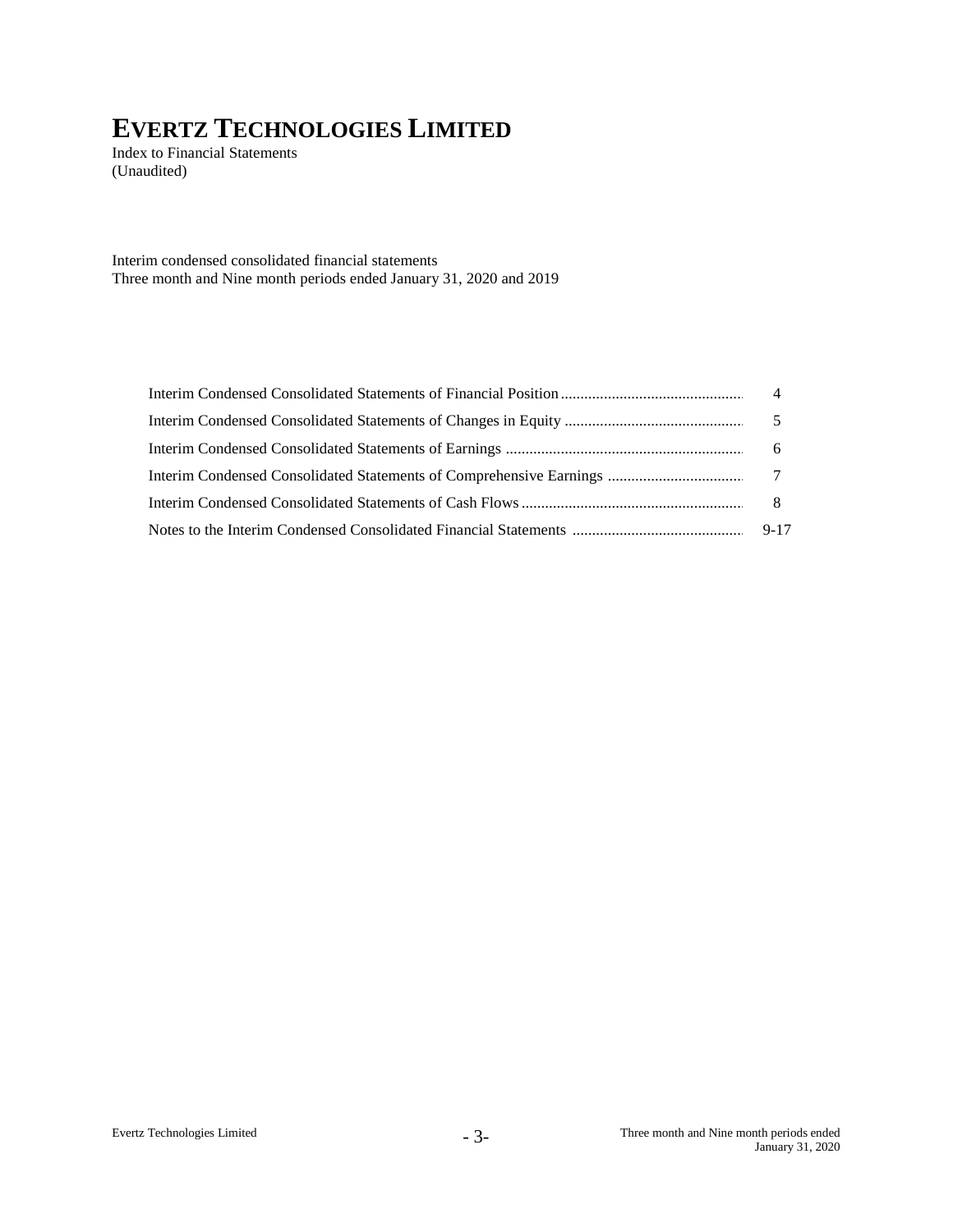Interim Condensed Consolidated Statements of Financial Position (Unaudited)

As at January 31, 2020 and April 30, 2019

(In thousands of Canadian dollars)

|                                                |              | January 31, | April 30,         |         |  |  |
|------------------------------------------------|--------------|-------------|-------------------|---------|--|--|
|                                                |              | 2020        |                   | 2019    |  |  |
| <b>Assets</b>                                  |              |             |                   |         |  |  |
| Current assets                                 |              |             |                   |         |  |  |
| Cash and cash equivalents                      | \$           | 51,653      | \$                | 104,583 |  |  |
| Marketable securities                          |              |             |                   | 4,023   |  |  |
| Trade and other receivables                    |              | 95,050      |                   | 81,498  |  |  |
| Contract assets                                |              | 11,884      |                   | 22,348  |  |  |
| Prepaid expenses                               |              | 9,987       |                   | 9,045   |  |  |
| Inventories                                    |              | 168,626     |                   | 171,271 |  |  |
| Income tax receivable                          |              |             |                   | 708     |  |  |
|                                                |              | 337,200     |                   | 393,476 |  |  |
| Property, plant and equipment (note 3)         |              | 47,357      |                   | 48,887  |  |  |
| Right-of-use assets (note 13)                  |              | 30,006      |                   |         |  |  |
| Goodwill                                       |              | 20,682      |                   | 20,716  |  |  |
| Intangibles                                    |              | 1,604       |                   | 1,952   |  |  |
| Deferred income taxes                          |              | 489         |                   | 1,566   |  |  |
|                                                | \$           | 437,338     | \$                | 466,597 |  |  |
| <b>Liabilities</b>                             |              |             |                   |         |  |  |
| Current liabilities                            |              |             |                   |         |  |  |
| Trade and other payables                       | \$           | 60,365      | \$                | 63,647  |  |  |
| Provisions (note 4)                            |              | 4,652       |                   | 4,171   |  |  |
| Deferred revenue                               |              | 40,613      |                   | 42,843  |  |  |
| Current portion of long term debt              |              | 252         |                   | 294     |  |  |
| Current portion of lease obligations (note 13) |              | 4,219       |                   |         |  |  |
| Income tax payable                             |              | 2,133       |                   |         |  |  |
|                                                |              | 112,234     |                   | 110,955 |  |  |
| Long-term lease obligations (note 13)          |              | 26,615      |                   |         |  |  |
| Long-term debt                                 |              | 36          |                   | 239     |  |  |
|                                                |              | 138,885     |                   | 111,194 |  |  |
| <b>Equity</b>                                  |              |             |                   |         |  |  |
| Capital stock (note 5)                         |              | 144,201     |                   | 139,865 |  |  |
| Share based payment reserve                    |              | 8,168       |                   | 8,245   |  |  |
| Accumulated other comprehensive earnings       |              | 2,073       |                   | 1,729   |  |  |
| Retained earnings                              |              | 141,786     |                   | 203,284 |  |  |
|                                                |              | 143,859     |                   | 205,013 |  |  |
| Total equity attributable to shareholders      |              | 296,228     |                   | 353,123 |  |  |
| Non-controlling interest                       |              | 2,225       |                   | 2,280   |  |  |
|                                                |              | 298,453     |                   | 355,403 |  |  |
|                                                | $\mathbb{S}$ | 437,338     | $\boldsymbol{\$}$ | 466,597 |  |  |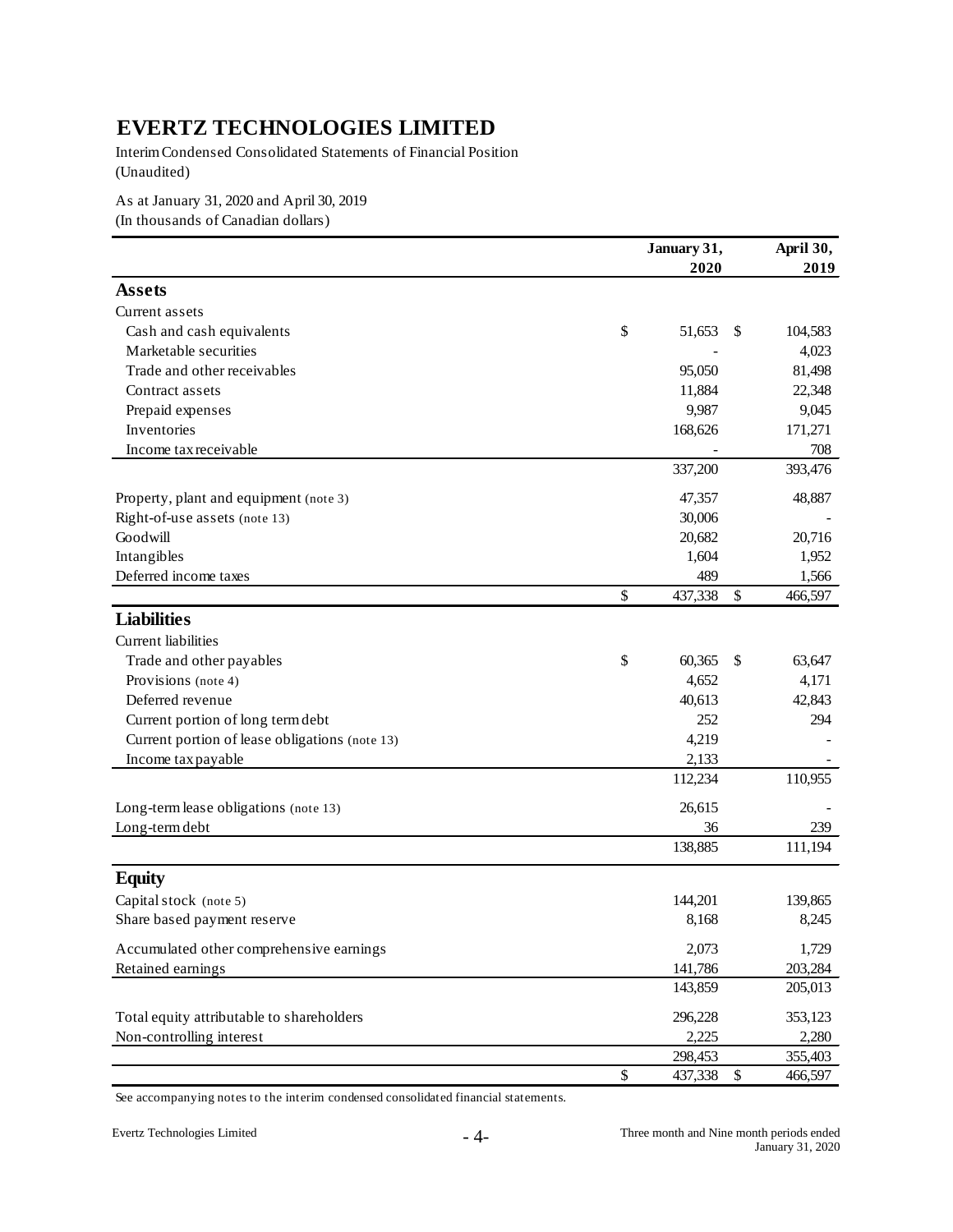Interim Condensed Consolidated Statements of Changes in Equity (Unaudited)

Three month periods ended January 31, 2020 and 2019 (In thousands of Canadian dollars)

|                                             |                         |                    |                          |               | Accumulated   |              |                    | Total           |             |              |            |
|---------------------------------------------|-------------------------|--------------------|--------------------------|---------------|---------------|--------------|--------------------|-----------------|-------------|--------------|------------|
|                                             |                         |                    | Share-based              |               | other         |              |                    | equity          | Non-        |              |            |
|                                             | Capital                 |                    | payment                  |               | comprehensive | Retained     |                    | attributable to | controlling |              | Total      |
|                                             | stock                   |                    | reserve                  |               | earnings      | earnings     |                    | shareholders    | interest    |              | Equity     |
| Balance at April 30, 2018                   | \$138,675               | \$                 | 7,885                    | \$            | 2,149         | \$180.518    | \$                 | 329,227         | \$<br>2,056 |              | \$331,283  |
|                                             |                         |                    |                          |               |               |              |                    |                 |             |              |            |
| Net earnings for the period                 |                         |                    |                          |               |               | 59,313       |                    | 59,313          | 564         |              | 59,877     |
| Foreign currency translation                |                         |                    |                          |               |               |              |                    |                 |             |              |            |
| adjustment                                  |                         |                    |                          |               | (1,059)       |              |                    | (1,059)         | (30)        |              | (1,089)    |
| Total comprehensive earnings for the period | \$<br>$\sim$            | $\mathbf{\hat{s}}$ | $\overline{\phantom{a}}$ | \$            | $(1,059)$ \$  | 59,313       | $\mathbf{s}$       | 58,254 \$       | 534         | $\mathbf{s}$ | 58,788     |
| Dividends declared                          |                         |                    |                          |               |               | (41, 315)    |                    | (41, 315)       | (375)       |              | (41,690)   |
| Impact of change in accounting policy       |                         |                    |                          |               |               | (21)         |                    | (21)            |             |              | (21)       |
| Share based compensation expense            |                         |                    | 406                      |               |               |              |                    | 406             |             |              | 406        |
| Exercise of employee stock options          | 587                     |                    |                          |               |               |              |                    | 587             |             |              | 587        |
| Transfer on stock option exercise           | 97                      |                    | (97)                     |               |               |              |                    |                 |             |              |            |
| <b>Balance at January 31, 2019</b>          | \$139,359               | \$                 | 8,194                    | \$            | 1.090         | \$198,495    | \$                 | 347,138         | \$<br>2,215 |              | \$349,353  |
|                                             |                         |                    |                          |               |               |              |                    |                 |             |              |            |
| Balance at April 30, 2019                   | \$139,865               | \$                 | 8,245                    | \$            | 1,729         | \$203,284    | \$                 | 353,123         | \$<br>2,280 |              | \$355,403  |
|                                             |                         |                    |                          |               |               |              |                    |                 |             |              |            |
| Net earnings for the period                 |                         |                    |                          |               |               | 52,707       |                    | 52,707          | 427         |              | 53,134     |
| Foreign currency translation                |                         |                    |                          |               |               |              |                    |                 |             |              |            |
| adjustment                                  |                         |                    |                          |               | 344           |              |                    | 344             | (32)        |              | 312        |
| Total comprehensive earnings for the period | $\mathsf{\$}$<br>$\sim$ | \$                 | $\overline{\phantom{a}}$ | \$            | 344           | \$<br>52,707 | $\mathbf{\hat{s}}$ | 53,051          | \$<br>395   | \$           | 53,446     |
| Dividends declared                          |                         |                    |                          |               |               | (110, 564)   |                    | (110, 564)      | (450)       |              | (111, 014) |
| Share based compensation expense            |                         |                    | 314                      |               |               |              |                    | 314             |             |              | 314        |
| Exercise of employee stock options          | 4,372                   |                    |                          |               |               |              |                    | 4,372           |             |              | 4,372      |
| Transfer on stock option exercise           | 391                     |                    | (391)                    |               |               |              |                    |                 |             |              |            |
| Repurchase of common shares                 | (427)                   |                    |                          |               |               | (3,641)      |                    | (4,068)         |             |              | (4,068)    |
| <b>Balance at January 31, 2020</b>          | \$144,201               | \$                 | 8,168                    | <sup>\$</sup> | 2.073         | \$141,786    | \$                 | 296,228         | \$<br>2,225 |              | \$298,453  |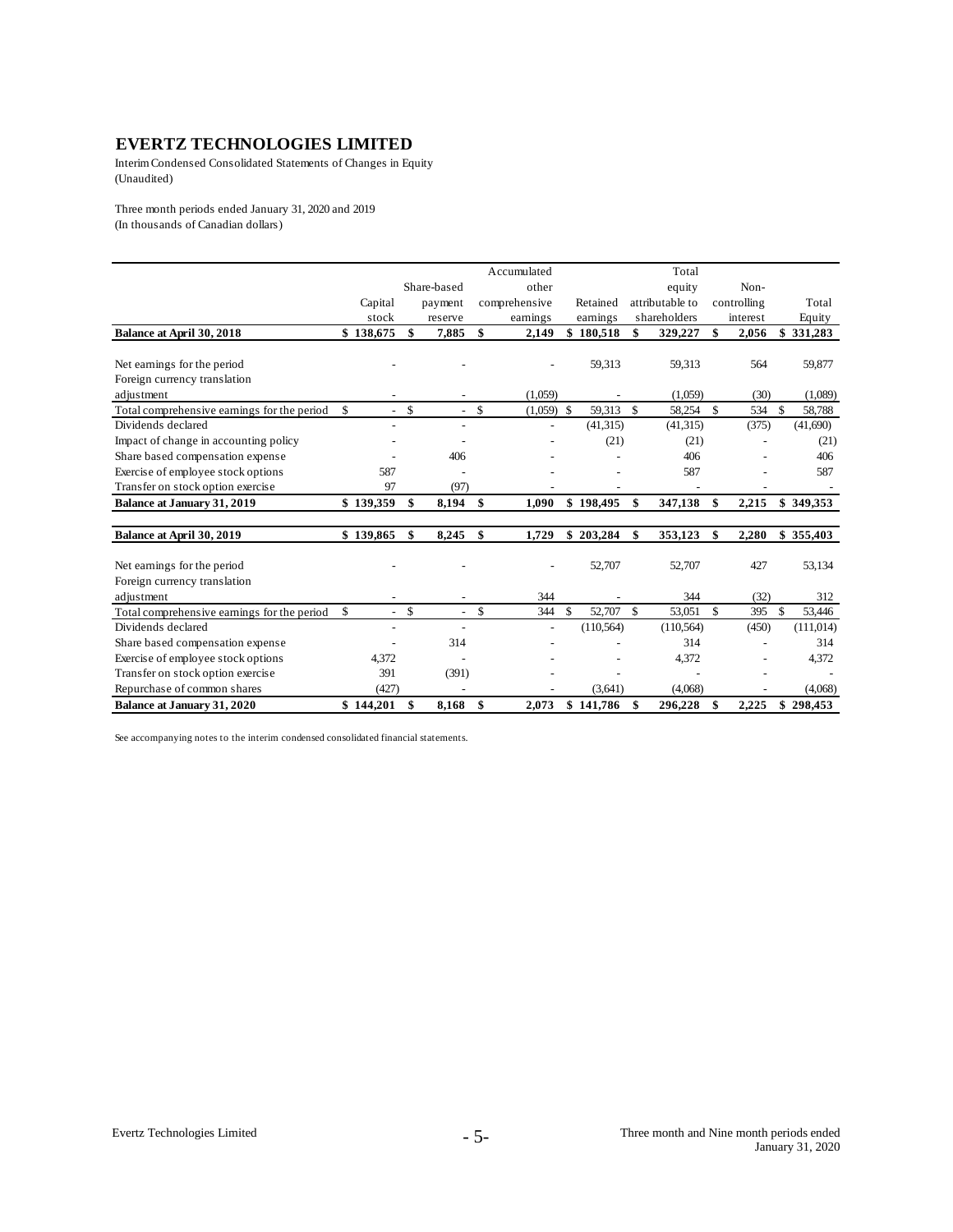Interim Condensed Consolidated Statements of Earnings (Unaudited)

Three month and nine month periods ended January 31, 2020 and 2019 (In thousands of Canadian dollars, except per share amounts)

|                                                       | Three month period ended |               | Nine month period ended |             |    |         |  |  |
|-------------------------------------------------------|--------------------------|---------------|-------------------------|-------------|----|---------|--|--|
|                                                       | January 31,              |               |                         | January 31, |    |         |  |  |
|                                                       | 2020                     | 2019          |                         | 2020        |    | 2019    |  |  |
|                                                       |                          |               |                         |             |    |         |  |  |
| Revenue (notes 9 and 10)                              | \$<br>121,226            | \$<br>120,942 | \$                      | 344,425     | \$ | 336,311 |  |  |
| Cost of goods sold                                    | 53,377                   | 53,245        |                         | 148,102     |    | 145,678 |  |  |
| Gross margin                                          | 67,849                   | 67,697        |                         | 196,323     |    | 190,633 |  |  |
| Expenses                                              |                          |               |                         |             |    |         |  |  |
| Selling, administrative and general (note 6)          | 19,976                   | 19,712        |                         | 58,940      |    | 55,414  |  |  |
| Research and development                              | 23,993                   | 21,571        |                         | 69,625      |    | 63,974  |  |  |
| Investment tax credits                                | (2,056)                  | (2,136)       |                         | (6,037)     |    | (6,072) |  |  |
| Foreign exchange (gain) loss                          | (270)                    | 382           |                         | 2,637       |    | (1,528) |  |  |
|                                                       | 41,643                   | 39,529        |                         | 125,165     |    | 111,788 |  |  |
|                                                       | 26,206                   | 28,168        |                         | 71,158      |    | 78,845  |  |  |
| Finance income                                        | 84                       | 295           |                         | 896         |    | 964     |  |  |
| Finance costs                                         | (511)                    | (152)         |                         | (1,375)     |    | (661)   |  |  |
| Other (expenses) income                               | 162                      | 1,081         |                         | 303         |    | 1,221   |  |  |
| Earnings before income taxes                          | 25,941                   | 29,392        |                         | 70,982      |    | 80,369  |  |  |
| Provision for (recovery of) income taxes              |                          |               |                         |             |    |         |  |  |
| Current                                               | 6,798                    | 8,033         |                         | 18,072      |    | 21,527  |  |  |
| Deferred                                              | (258)                    | (576)         |                         | (224)       |    | (1,035) |  |  |
|                                                       | 6,540                    | 7,457         |                         | 17,848      |    | 20,492  |  |  |
| Net earnings for the period                           | \$<br>19,401             | \$<br>21,935  | \$                      | 53,134      | \$ | 59,877  |  |  |
| Net earnings attributable to non-controlling interest | 143                      | 241           |                         | 427         |    | 564     |  |  |
| Net earnings attributable to shareholders             | 19,258                   | 21,694        |                         | 52,707      |    | 59,313  |  |  |
| Net earnings for the period                           | \$<br>19,401             | \$<br>21,935  | \$                      | 53,134      | \$ | 59,877  |  |  |
| Earnings per share (note 12)                          |                          |               |                         |             |    |         |  |  |
| Basic                                                 | \$<br>0.25               | \$<br>0.28    | \$                      | 0.69        | \$ | 0.78    |  |  |
| Diluted                                               | \$<br>0.25               | \$<br>0.28    | \$                      | 0.69        | \$ | 0.78    |  |  |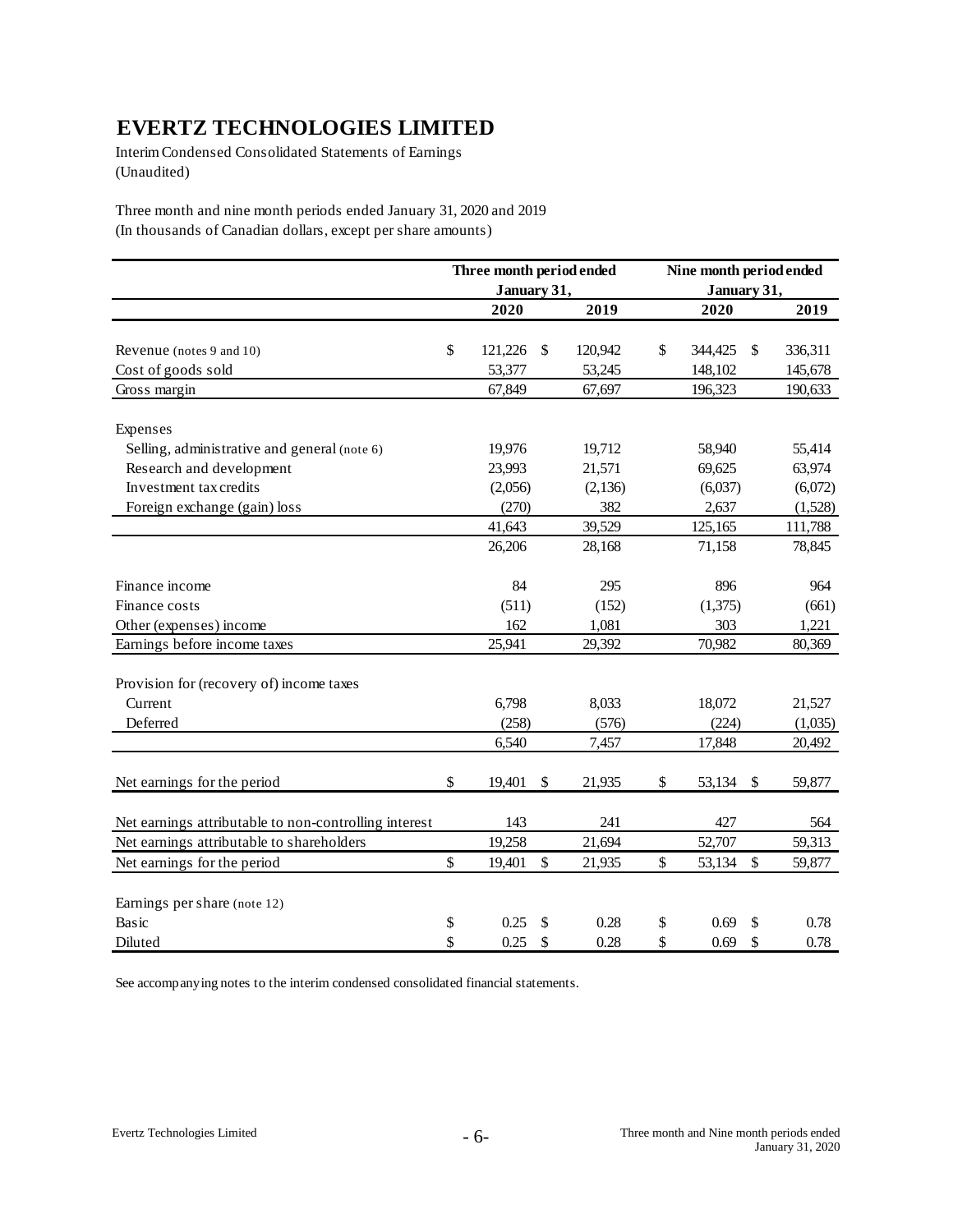Interim Condensed Consolidated Statements of Comprehensive Earnings (Unaudited)

Three month and nine month periods ended January 31, 2020 and 2019 (In thousands of Canadian dollars)

|                                                                        |        |   |        | Nine month period ended                 |        |     |             |  |
|------------------------------------------------------------------------|--------|---|--------|-----------------------------------------|--------|-----|-------------|--|
|                                                                        |        |   |        |                                         |        |     |             |  |
|                                                                        | 2020   |   | 2019   |                                         | 2020   |     | 2019        |  |
| \$                                                                     | 19,401 | S | 21,935 | \$                                      | 53,134 | \$. | 59,877      |  |
|                                                                        |        |   |        |                                         |        |     |             |  |
|                                                                        | 598    |   | 212    |                                         | 312    |     | (1,089)     |  |
|                                                                        |        |   |        |                                         |        |     |             |  |
| \$                                                                     | 19.999 | S | 22,147 | S                                       | 53,446 | S.  | 58,788      |  |
|                                                                        |        |   |        |                                         |        |     |             |  |
| Comprehensive earnings attributable to non-controlling interest<br>\$. | 141    | S | 253    | \$                                      | 395    | £.  | 534         |  |
| \$                                                                     | 19.858 |   | 21.894 | \$                                      | 53,051 |     | 58,254      |  |
| \$                                                                     | 19.999 |   | 22,147 |                                         | 53,446 |     | 58,788      |  |
|                                                                        |        |   |        | Three month period ended<br>January 31, |        |     | January 31, |  |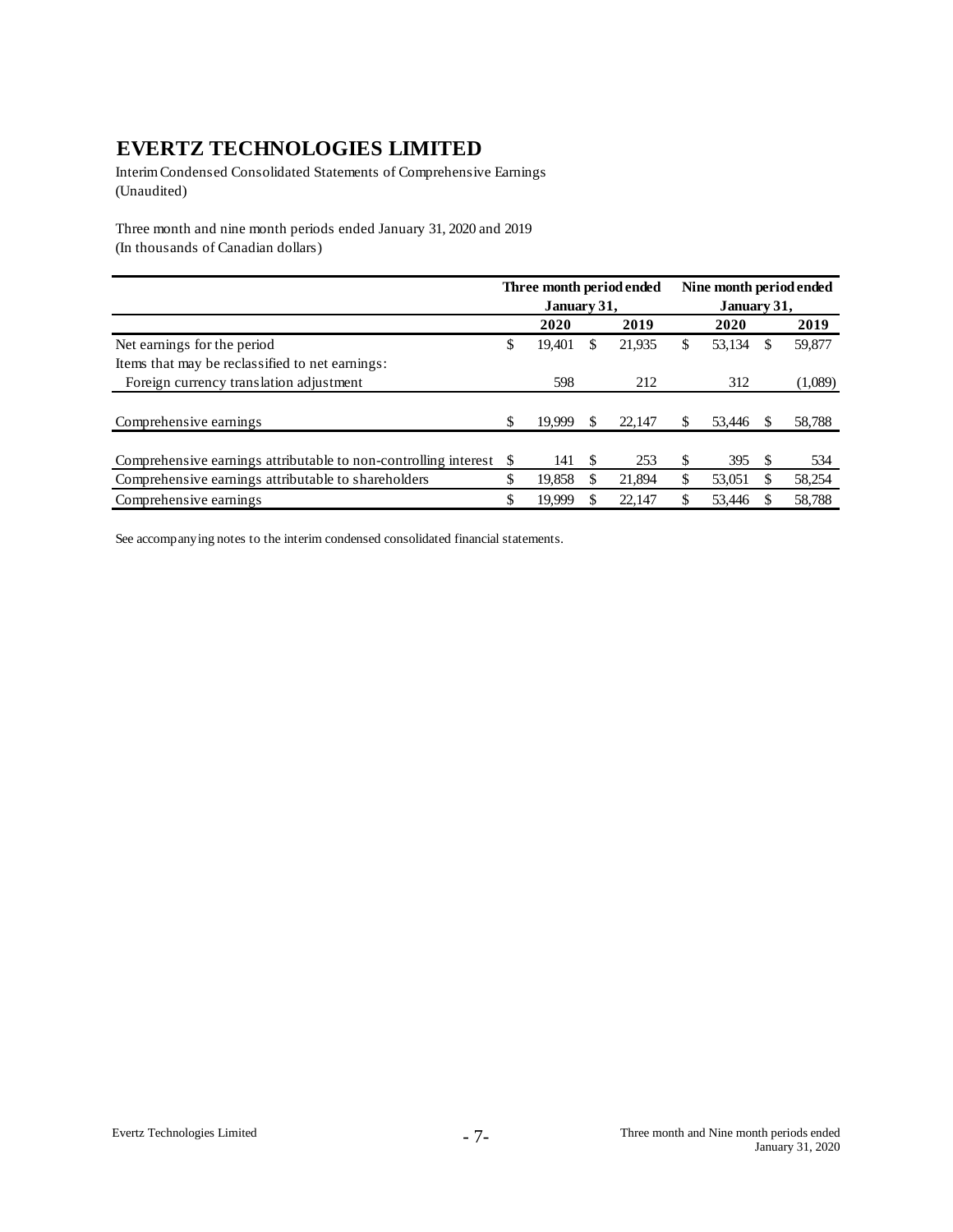Interim Condensed Consolidated Statements of Cash Flows (Unaudited)

Three month and nine month periods ended January 31, 2020 and 2019 (In thousands of Canadian dollars)

|                                                             | Three month period ended |              | Nine month period ended |             |                           |           |  |
|-------------------------------------------------------------|--------------------------|--------------|-------------------------|-------------|---------------------------|-----------|--|
|                                                             | January 31,              |              |                         | January 31, |                           |           |  |
|                                                             | 2020                     | 2019         |                         | 2020        |                           | 2019      |  |
| Operating activities                                        |                          |              |                         |             |                           |           |  |
| Net earnings for the period                                 | \$<br>19,401             | \$<br>21,935 | \$                      | 53,134      | $\mathbb{S}$              | 59,877    |  |
| Add: Items not involving cash                               |                          |              |                         |             |                           |           |  |
| Depreciation of property, plant and equipment               | 2,768                    | 2,857        |                         | 7,896       |                           | 8,307     |  |
| Amortization of right-of-use assets (note 13)               | 1,267                    |              |                         | 3,875       |                           |           |  |
| Amortization of intangibles                                 | 110                      |              |                         | 318         |                           |           |  |
|                                                             |                          |              |                         |             |                           |           |  |
| Gain on disposal of property, plant and equipment           | (104)                    |              |                         | (165)       |                           | (67)      |  |
| Unrealized gain on marketable securities                    |                          | (1,006)      |                         |             |                           | (1,058)   |  |
| Realized gain on marketable securities                      |                          | (585)        |                         | (33)        |                           | (585)     |  |
| Share based compensation (note 8)                           | 162                      | 233          |                         | 314         |                           | 406       |  |
| Interest expense                                            | 322                      | 23           |                         | 985         |                           | 37        |  |
| Deferred income tax recovery                                | (258)                    | (576)        |                         | (224)       |                           | (1,035)   |  |
|                                                             | 23,668                   | 22,881       |                         | 66,100      |                           | 65,882    |  |
| Current tax expenses, net of investment tax credits         | 4,741                    | 5,779        |                         | 12,034      |                           | 15,455    |  |
| Income taxes paid                                           | (3,464)                  | (4,991)      |                         | (9,402)     |                           | (12,966)  |  |
| Changes in non-cash working capital items (note 7)          | 42,340                   | 24,469       |                         | (6, 494)    |                           | (3,580)   |  |
| Cash provided by operating activities                       | 67,285                   | 48,138       |                         | 62,238      |                           | 64,791    |  |
|                                                             |                          |              |                         |             |                           |           |  |
| Investing activities                                        |                          |              |                         |             |                           |           |  |
| Acquisition of property, plant and equipment                | (3,015)                  | (2,917)      |                         | (6,921)     |                           | (8,271)   |  |
| Proceeds from disposal of property, plant and equipment     | 172                      | 2            |                         | 254         |                           | 130       |  |
| Business acquisition                                        |                          | (6, 635)     |                         |             |                           | (6, 635)  |  |
| Acquisition of marketable securities                        |                          | (4,000)      |                         |             |                           | (17,708)  |  |
| Proceeds from disposal of marketable securities             |                          | 4,068        |                         | 4,056       |                           | 4,068     |  |
| Cash used in investing activities                           | (2, 843)                 | (9,482)      |                         | (2,611)     |                           | (28, 416) |  |
|                                                             |                          |              |                         |             |                           |           |  |
| Financing activities                                        |                          |              |                         |             |                           |           |  |
| Repayment of long term debt                                 | (113)                    | (104)        |                         | (232)       |                           | (287)     |  |
| Principle payments of lease liabilities                     | (994)                    |              |                         | (3,047)     |                           |           |  |
| Interest paid                                               | (322)                    | (23)         |                         | (985)       |                           | (37)      |  |
| Dividends paid                                              | (13,807)                 | (13,774)     |                         | (110, 564)  |                           | (41,315)  |  |
| Dividends paid by subsidiaries to non-controlling interests |                          |              |                         | (450)       |                           | (375)     |  |
| Capital stock repurchased                                   | (3,578)                  |              |                         | (4,068)     |                           |           |  |
| Capital stock is sued                                       |                          |              |                         | 4,372       |                           | 587       |  |
| Cash used in financing activities                           | (18, 814)                | (13,901)     |                         | (114, 974)  |                           | (41, 427) |  |
|                                                             |                          |              |                         |             |                           |           |  |
| Effect of exchange rates on cash and cash equivalents       | 576                      | (1,061)      |                         | 2,417       |                           | (249)     |  |
| Increase (Decrease) in cash and cash equivalents            | 46,204                   | 23,694       |                         | (52,930)    |                           | (5,301)   |  |
| Cash and cash equivalents beginning of period               | 5,449                    | 65,189       |                         | 104,583     |                           | 94,184    |  |
| Cash and cash equivalents end of period                     | \$<br>51,653             | \$<br>88,883 | \$                      | 51,653      | $\boldsymbol{\mathsf{S}}$ | 88,883    |  |
|                                                             |                          |              |                         |             |                           |           |  |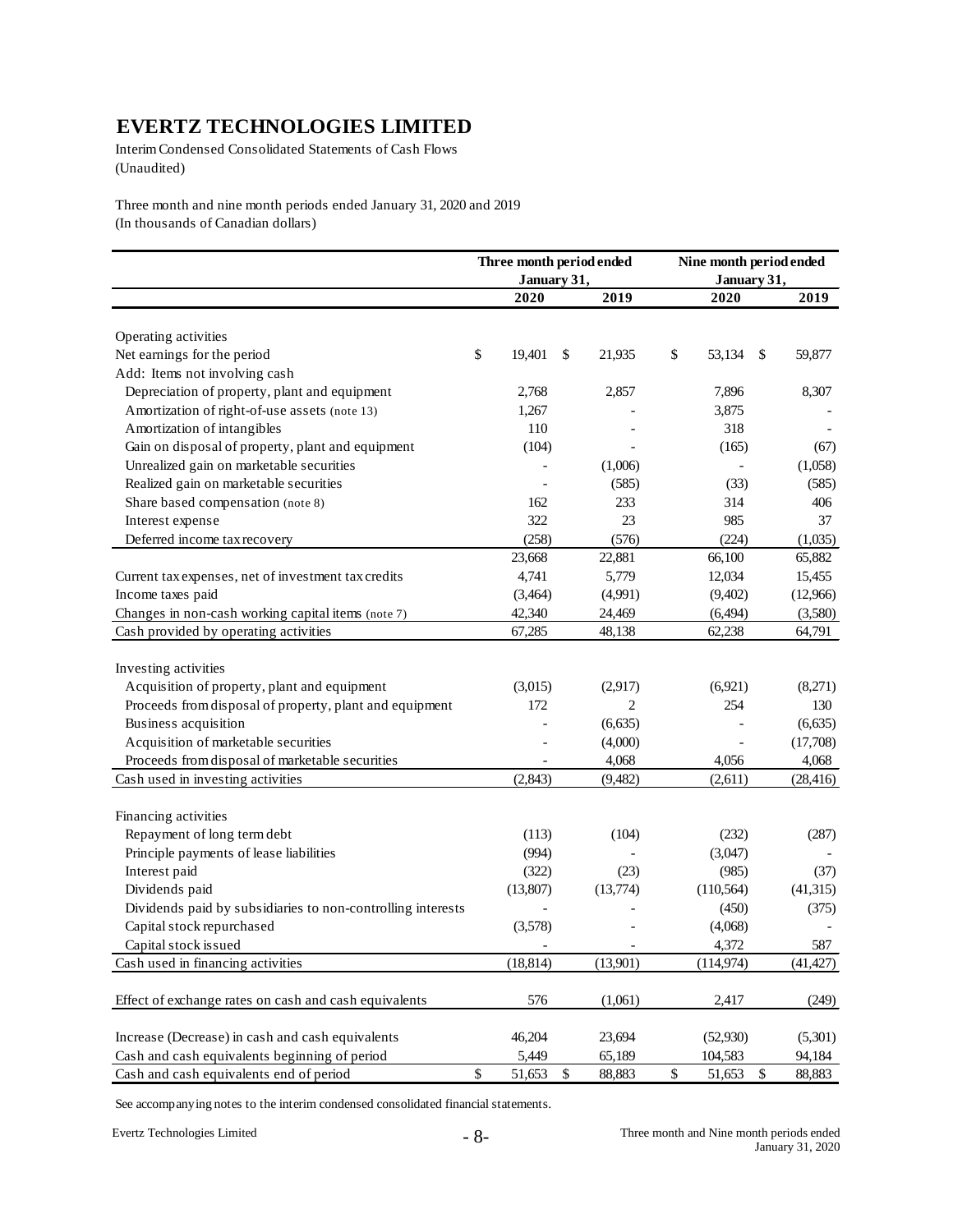#### **NOTES TO THE INTERIM CONDENSED CONSOLIDATED FINANCIAL STATEMENTS**

Three month and nine month ended January 31, 2020 and 2019

(in thousands of Canadian dollars, except for "number of common shares", "number of options" and "per share" information)

Evertz Technologies Limited ("Evertz" or the "Company") is incorporated under the *Canada Business Corporations Act*. The Company is incorporated and domiciled in Canada and the registered head office is located at 5292 John Lucas Drive, Burlington, Ontario, Canada. The Company is a leading supplier of software, equipment and technology solutions to content creators, broadcasters, specialty channels and television service providers. The Company designs, manufactures and distributes video and audio infrastructure solutions for the production, post– production, broadcast and telecommunications markets.

#### **1. STATEMENT OF COMPLIANCE**

These interim condensed consolidated financial statements have been prepared in accordance with International Financial Reporting Standards ("IFRS") as issued by the International Accounting Standards Board ("IASB") and under International Accounting Standard ("IAS") 34 "Interim Financial Reporting" using the same accounting policies as described in the Company's consolidated financial statements for the year ended April 30, 2019, except for new accounting policies that were adopted on May 1, 2019 as described in Note 2.

These interim condensed consolidated financial statements do not include all information and note disclosures required by IFRS for annual financial statements, and therefore; should be read in conjunction with the April 30, 2019 annual consolidated financial statements.

These interim condensed consolidated financial statements were authorized for issue by the Board of Directors on March 11, 2020.

### **2. SIGNIFICANT ACCOUNTING POLICIES**

#### **Changes in Accounting Policies**

IFRS 16, *Leases* ("IFRS 16") was issued by the IASB in January 2016 to replace IAS 17, *Leases* and *IFRIC 4, Determining whether an arrangement contains a lease.* IFRS 16 introduced a single accounting model for lessees to bring leases on-balance sheet, while leaving lessor accounting largely unchanged. The Company adopted IFRS 16 on May 1, 2019 using the modified retrospective approach and therefore the comparative information has not been restated and continues to be reported under IAS 17 *Leases* and IFRIC 4 *Determining whether an arrangement contains a lease.* The impact resulting from adoption of IFRS 16 is disclosed in Note 13.

#### **3. PROPERTY, PLANT AND EQUIPMENT**

|                                    |     | <b>January 31, 2020</b> |    |                     |    |               |   | April 30, 2019 |    |                     |    |          |  |
|------------------------------------|-----|-------------------------|----|---------------------|----|---------------|---|----------------|----|---------------------|----|----------|--|
|                                    |     |                         |    | <b>Accumulated</b>  |    | Carrying      |   |                |    | Accumulated         |    | Carrying |  |
|                                    |     | Cost                    |    | <b>Depreciation</b> |    | <b>Amount</b> |   | Cost           |    | <b>Depreciation</b> |    | Amount   |  |
| Office furniture and equipment     | ۰D. | 4.734                   | \$ | 3,119               | \$ | 1,615         | S | 4,252          | \$ | 2,586               | \$ | 1,666    |  |
| Research and development equipment |     | 37,855                  |    | 23,985              |    | 13,870        |   | 34,549         |    | 22,029              |    | 12,520   |  |
| Airplanes                          |     | 11,526                  |    | 8.431               |    | 3,095         |   | 11,348         |    | 7.992               |    | 3,356    |  |
| Machinery and equipment            |     | 66,218                  |    | 51,544              |    | 14,674        |   | 64,858         |    | 48,266              |    | 16,592   |  |
| Leaseholds                         |     | 8.913                   |    | 5.425               |    | 3,488         |   | 8.770          |    | 5,078               |    | 3,692    |  |
| Land                               |     | 2,316                   |    | ۰                   |    | 2.316         |   | 2.379          |    |                     |    | 2,379    |  |
| <b>Buildings</b>                   |     | 11.157                  |    | 2.858               |    | 8.299         |   | 11,488         |    | 2.806               |    | 8,682    |  |
|                                    |     | 142.719                 |    | 95,362              |    | 47,357        |   | 137.644        | \$ | 88,757              | \$ | 48,887   |  |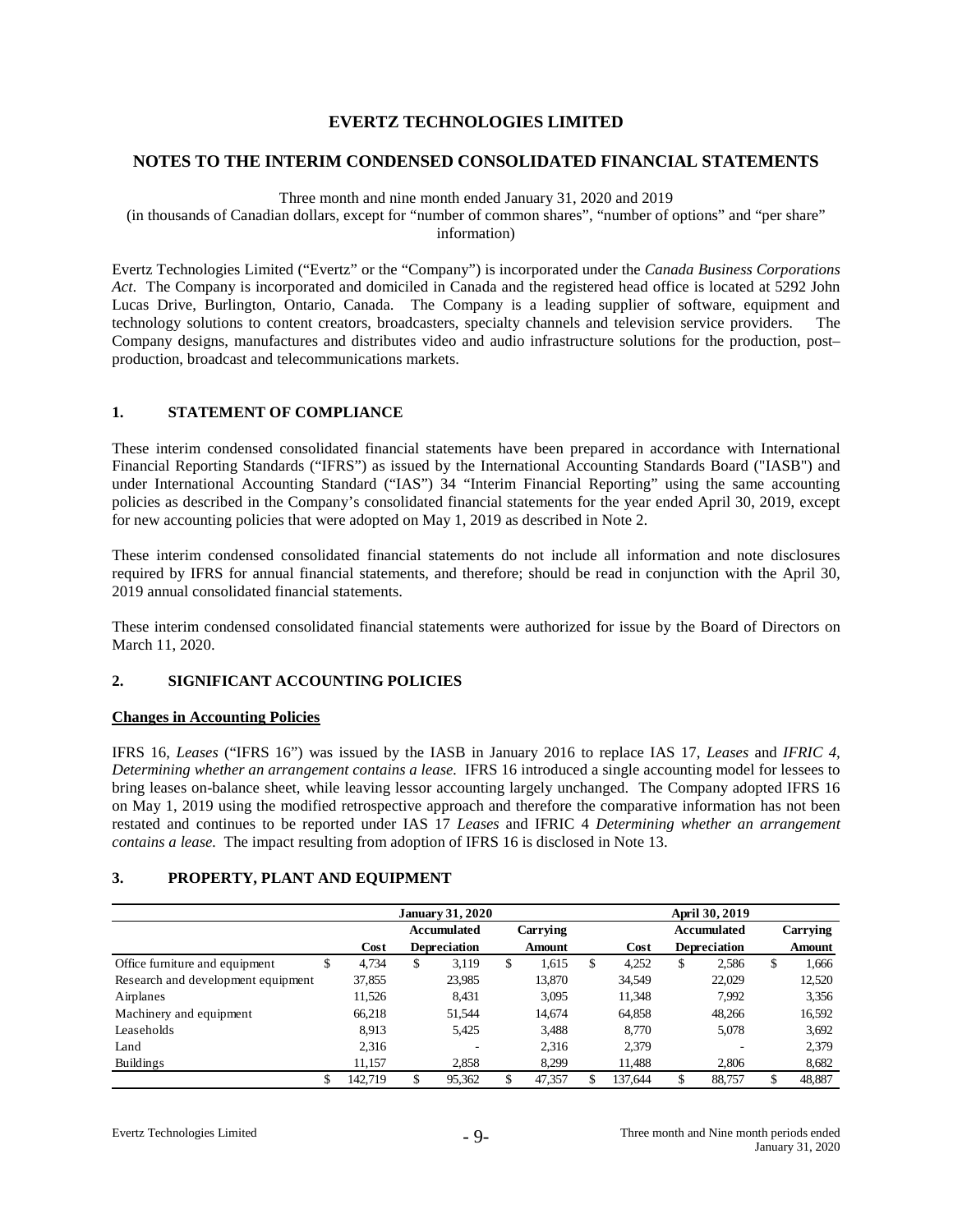### **4. PROVISIONS**

|                                | Warranty and | Lease/Retirement |       |
|--------------------------------|--------------|------------------|-------|
|                                | Returns      | Obligations      | Total |
| Balance as at April 30, 2019   | 3.629        | 542              | 4,171 |
| Net additions                  | 451          | 78               | 529   |
| Foreign exchange differences   | (50)         |                  | (48)  |
| Balance as at January 31, 2020 | 4.030        | 622              | 4,652 |

#### *Warranty and Returns*

The provision relates to estimated future costs associated with standard warranty repairs and returns on hardware solutions. The provision is based on historical data associated with similar products. The warranty and returns are expected to be incurred within the next twelve months.

#### *Lease/Retirement Obligations*

The provision relates to estimated restoration costs expected to be incurred upon the conclusion of Company leases.

### **5. CAPITAL STOCK**

Authorized capital stock consists of: Unlimited number of preferred shares Unlimited number of common shares

|                                      | Number of                | Amount  |
|--------------------------------------|--------------------------|---------|
|                                      | <b>Common Shares</b>     |         |
| Balance as at April 30, 2019         | 76,545,246               | 139,865 |
| Issued on exercise of stock options  | 284,000                  | 4,372   |
| Cancelled pursuant to NCIB (note 5)  | (227,600)                | (427)   |
| Transferred on stock option exercise | $\overline{\phantom{a}}$ | 391     |
| Balance as at January 31, 2020       | 76,601,646               | 144,201 |

#### *Dividends Per Share*

During the quarter, \$0.18 in dividends per share was declared (2019 - \$0.18).

### *Normal Course Issuer Bid*

In October 2019, the Company filed a Normal Course Issuer Bid ("NCIB") with the TSX to repurchase, at the Company's discretion, until October 23, 2020 up to 3,830,252 outstanding common shares on the open market or as otherwise permitted, subject to normal terms and limitations of such bids. During the quarter, the Company purchased and cancelled 200,000 common shares at a weighted average price of \$17.88. During the nine month period ended, the Company purchased and cancelled 227,600 common shares at a weighted average price of \$17.89.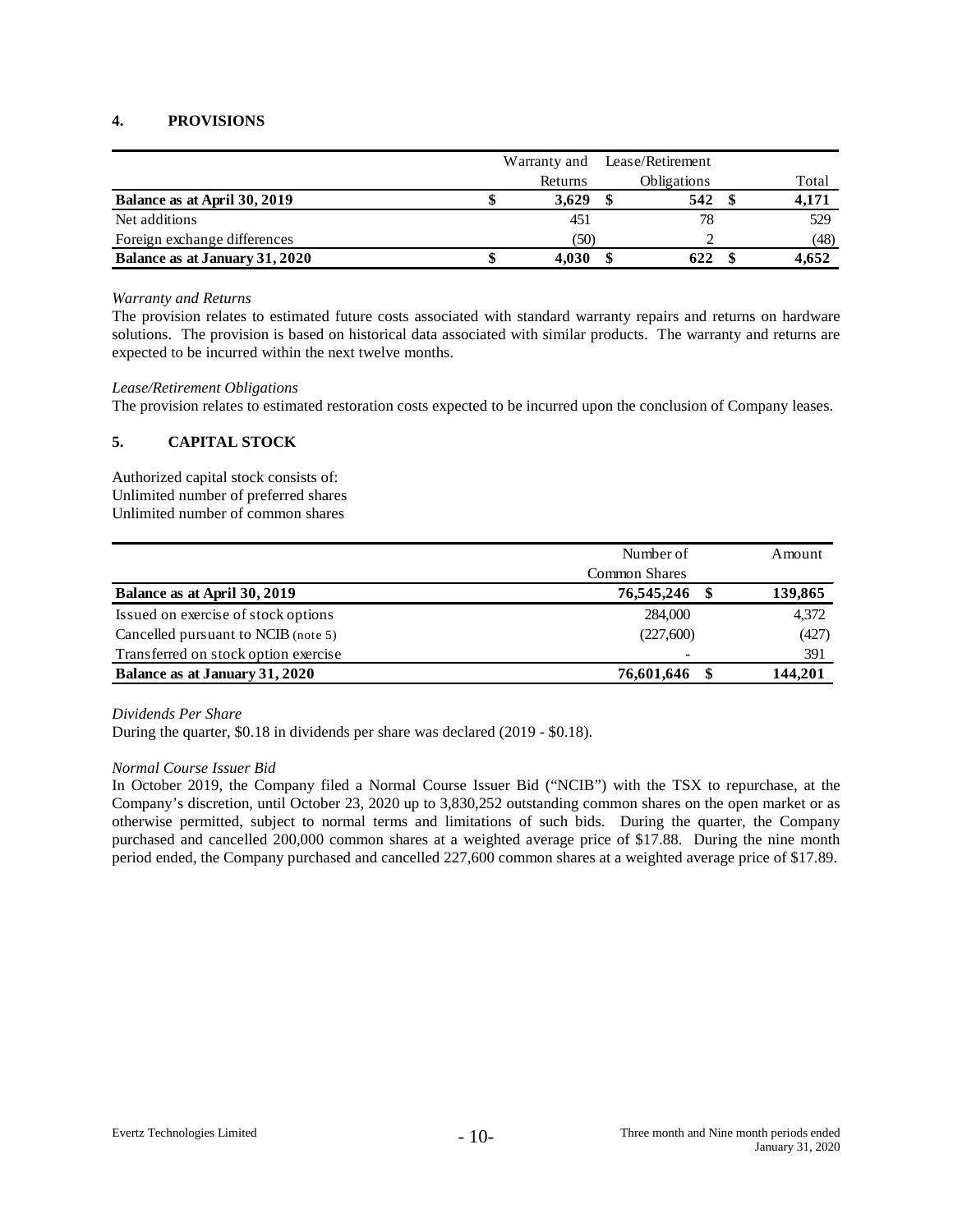#### **6. SELLING, ADMINISTRATIVE AND GENERAL EXPENSES**

|                                               | Three month period ended<br>January 31, |    |        | Nine month period ended<br>January 31, |        |    |        |  |
|-----------------------------------------------|-----------------------------------------|----|--------|----------------------------------------|--------|----|--------|--|
|                                               | 2020                                    |    | 2019   |                                        | 2020   |    | 2019   |  |
| Selling and administrative                    | \$<br>17,863                            | S  | 17,570 | \$                                     | 52,197 | S  | 49,864 |  |
| General:                                      |                                         |    |        |                                        |        |    |        |  |
| Share based compensation (note 8)             | 1,186                                   |    | 1,245  |                                        | 4,058  |    | 3,152  |  |
| Amortization of intangibles                   | 110                                     |    |        |                                        | 318    |    |        |  |
| Depreciation of property, plant and equipment |                                         |    |        |                                        |        |    |        |  |
| (non-production)                              | 817                                     |    | 897    |                                        | 2,367  |    | 2,398  |  |
|                                               | \$<br>19.976                            | S. | 19.712 | S                                      | 58,940 | S. | 55.414 |  |

#### **7. STATEMENT OF CASH FLOWS**

**Changes in non**–**cash working capital items**

|                             | Three month period ended |              |        | Nine month period ended |               |           |  |  |
|-----------------------------|--------------------------|--------------|--------|-------------------------|---------------|-----------|--|--|
|                             |                          | January 31,  |        | January 31,             |               |           |  |  |
|                             |                          | 2020         | 2019   |                         | 2020          | 2019      |  |  |
| Trade and other receivables | \$                       | 29,645<br>\$ | 7,567  | \$                      | $(19,171)$ \$ | (26, 122) |  |  |
| Contract assets             |                          | 2,787        | 6,118  |                         | 10,464        | 16,473    |  |  |
| Prepaid expenses            |                          | (1,033)      | (987)  |                         | (1,051)       | (2, 479)  |  |  |
| Inventories                 |                          | 4,462        | 1,106  |                         | 2,238         | (2,918)   |  |  |
| Trade and other payables    |                          | 5,713        | 2,833  |                         | (2, 333)      | (2, 474)  |  |  |
| Deferred revenue            |                          | 924          | 7,622  |                         | 2,878         | 13,784    |  |  |
| Provisions                  |                          | (158)        | 210    |                         | 481           | 156       |  |  |
|                             | \$                       | 42,340<br>S  | 24.469 | S                       | (6, 494)<br>S | (3,580)   |  |  |

### **8. SHARE BASED PAYMENTS**

*Stock Option Plan*

The Company established, in June 2006, a stock option plan to attract, retain, motivate and compensate employees, officers and eligible directors who are integral to the growth and success of the Company. A number of shares equal to 10% of the Company's outstanding common shares are to be reserved for issuance under the stock option plan.

The Board of Directors administers the stock option plan and will determine the terms of any options granted. The exercise price of an option is to be set by the Board of Directors at the time of grant but shall not be lower than the market price as defined in the option plan at the time of grant. The term of the option cannot exceed 10 years. Stock options currently granted normally fully vest and expire by the end of the fifth year.

The changes in the number of outstanding share options are as follows:

|                                | Number of |    | Weighted              |
|--------------------------------|-----------|----|-----------------------|
|                                | Options   |    | Average               |
|                                |           |    | <b>Exercise Price</b> |
| Balance as at April 30, 2019   | 1,413,500 | D  | 16.13                 |
| Granted                        | 555,000   |    | 17.94                 |
| Exercised                      | (284,000) |    | 15.39                 |
| Forfeited                      | (70,000)  |    | 15.95                 |
| Expired                        | (45,500)  |    | 17.58                 |
| Balance as at January 31, 2020 | 1,569,000 | \$ | 16.87                 |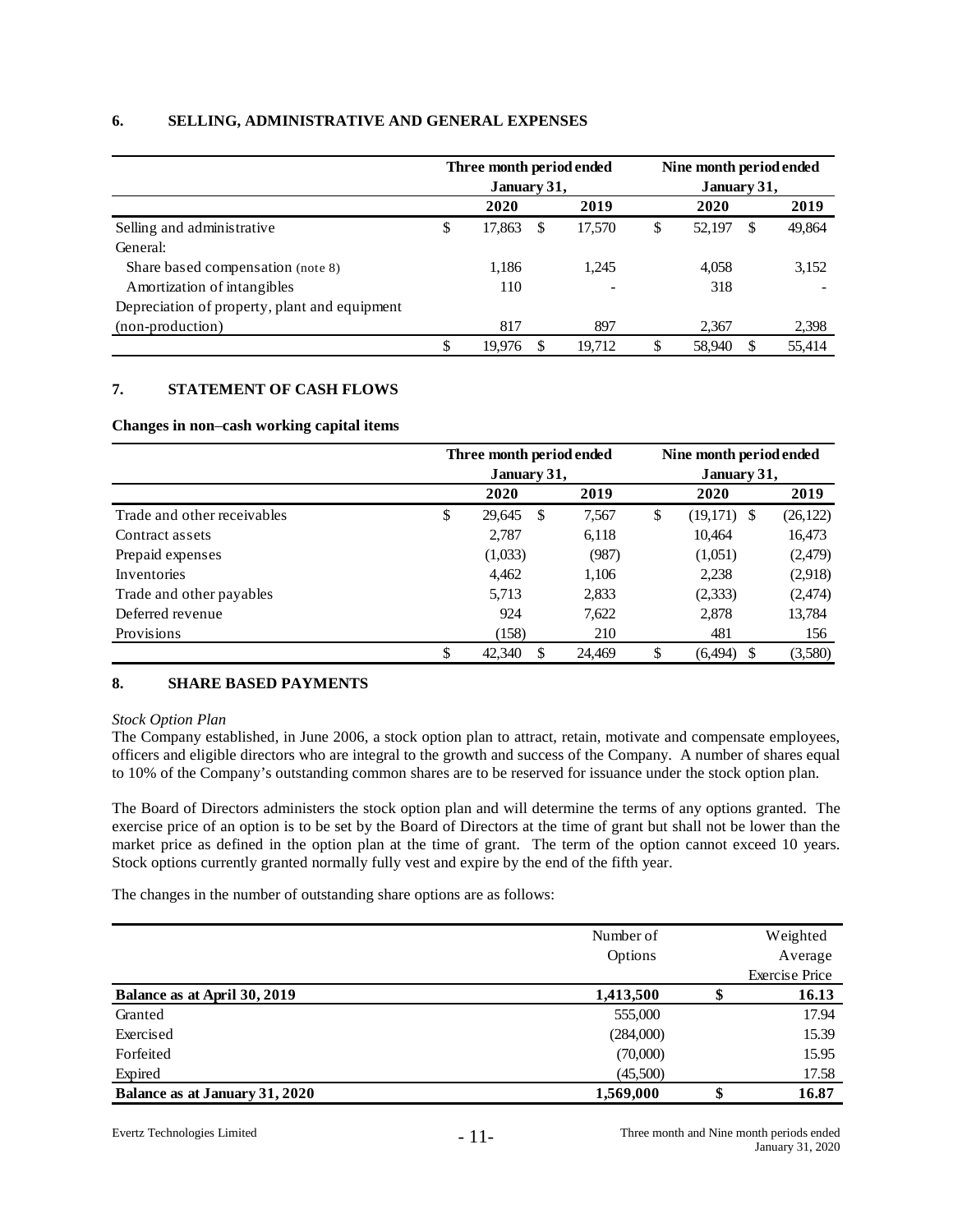#### *Note #8 continued …*

| <b>Exercise Price</b> | <b>Weighted Average</b> |                       | Number of      | <b>Weighted Average</b> | Number of                |               | <b>Weighted Average</b>    |
|-----------------------|-------------------------|-----------------------|----------------|-------------------------|--------------------------|---------------|----------------------------|
|                       |                         | <b>Exercise Price</b> | Outstanding    | Remaining               | <b>Options</b>           |               | <b>Exercise Price of</b>   |
|                       |                         |                       | <b>Options</b> | <b>Contractual Life</b> | Exercisable              |               | <b>Exercisable Options</b> |
| $$15.20 - $15.37$     |                         | 15.36                 | 99,000         | 0.4                     | 20,000                   | <sup>\$</sup> | 15.37                      |
| $$15.61 - $15.80$     | \$                      | 15.69                 | 460,000        | 3.8                     | $\overline{\phantom{a}}$ | <sup>\$</sup> | $\overline{\phantom{0}}$   |
| $$16.08 - $17.38$     | \$                      | 16.74                 | 285,000        | 2.8                     | 33,000                   | <sup>\$</sup> | 17.28                      |
| $$17.39 - $18.63$     |                         | 17.87                 | 725.000        | 4.2                     | 57,000                   | \$            | 17.82                      |
| Totals                |                         | 16.87                 | 1.569.000      | 3.6                     | 110,000                  | \$            | 17.21                      |

Stock options outstanding as at January 31, 2020 are:

#### *Restricted Share Unit Plan*

The Company established, in March 2016, a restricted share unit ("RSU") plan to provide an incentive to participants; including key executives of the Company, by rewarding such participants with equity-based compensation. Under the terms of the plan, RSU's are issued to the participant with a vesting period of three years. On the vesting date, all RSU's will be redeemed in cash at the fair market value at the date of vest plus any accrued dividends. The changes in the number of outstanding RSUs are as follows:

|                                | Number of   |
|--------------------------------|-------------|
|                                | <b>RSUs</b> |
| Balance as at April 30, 2019   | 812,500     |
| Granted                        | 219,500     |
| Forfeited                      | (6,500)     |
| Exercised                      | (301,000)   |
| Balance as at January 31, 2020 | 724,500     |

As at January 31, 2020, the average remaining contractual life for outstanding RSUs is 2.0 years (2019 – 0.6 years).

#### **Compensation expense**

#### *Stock Option Plan*

The share based compensation expense that has been charged against earnings over the nine month and three month period is \$314 (2019 - \$406) and \$162 (2019 - \$233). Compensation expense on grants during the period was calculated using the Black-Scholes option pricing model with the following weighted average assumptions:

|                                        | Nine month period ended | Nine month period ended |
|----------------------------------------|-------------------------|-------------------------|
|                                        | <b>January 31, 2020</b> | <b>January 31, 2019</b> |
| Risk-free interest rate                | 1.62%                   | 2.12%                   |
| Dividend yield                         | 4.01%                   | 4.57%                   |
| Expected life                          | 5 years                 | 5 years                 |
| Expected volatility                    | 15%                     | 15%                     |
| Weighted average grant-date fair value | \$1.28                  | \$1.10                  |

Expected volatility is based on historical share price volatility over the past five years of the Company. Share based compensation expense was calculated using a weighted average for feiture rate of  $8\%$  (2019 – 18%).

#### *Restricted Share Unit Plan*

The share based compensation expense that has been charged against earnings over the nine month and three month period is \$3,744 (2019 - \$2,745) and \$1,023 (2019 - \$1,012). Share based compensation expense was calculated using a weighted average forfeiture rate of 7% (2019 - 6%). As at January 31, 2020, the total liability included within trade and other payables is \$4,610 (2019 - \$10,280).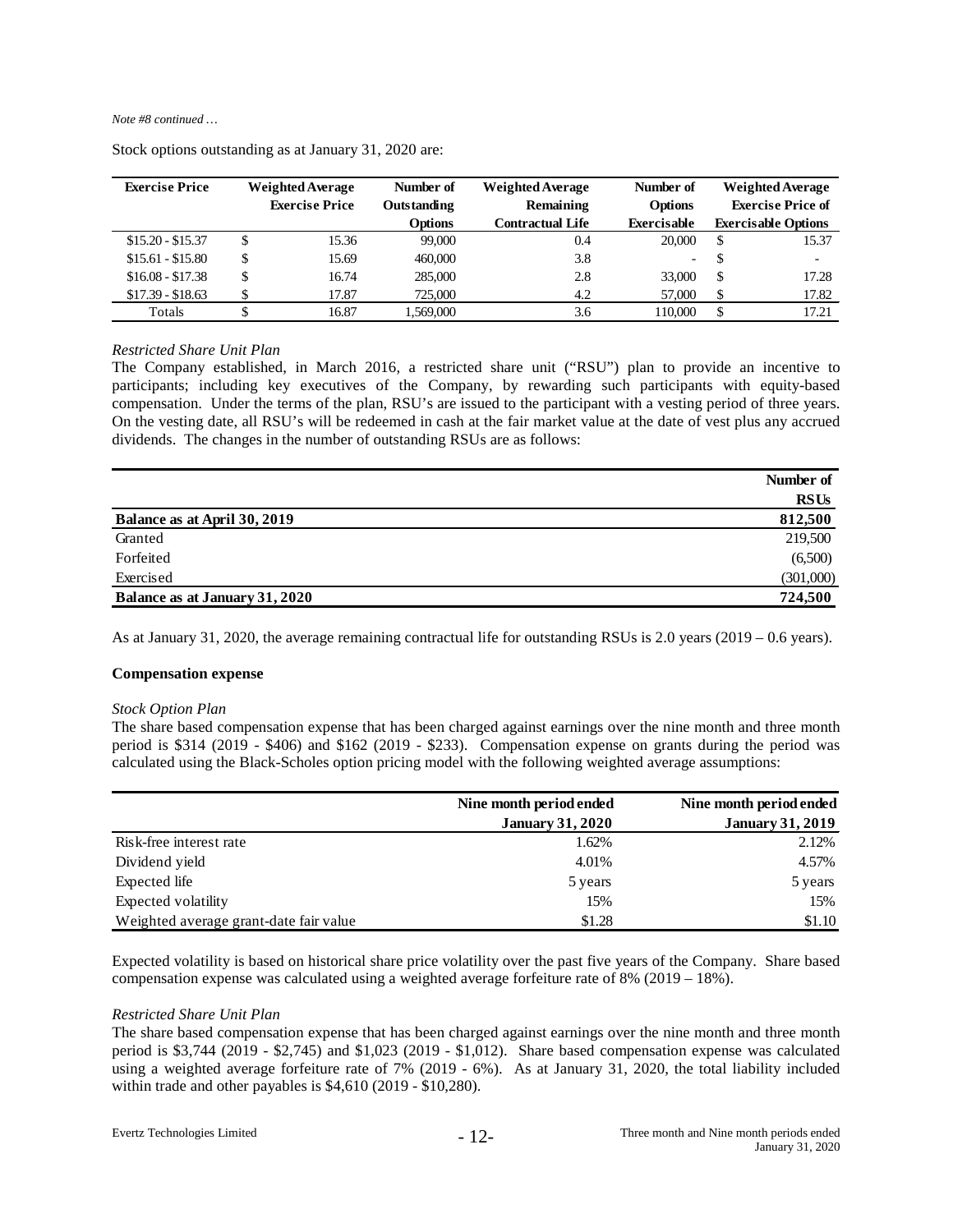#### **9. SEGMENTED INFORMATION**

The Company reviewed its operations and determined that it operates a single reportable segment, the television broadcast equipment market. The single reportable operating segment derives its revenues from the sale of hardware and software solutions including related services, training and commissioning.

|                      | Three month period ended<br>Nine month period ended<br>January 31,<br>January 31, |              |   |         |      |         |  |         |  |
|----------------------|-----------------------------------------------------------------------------------|--------------|---|---------|------|---------|--|---------|--|
| Revenue              |                                                                                   | 2020<br>2019 |   |         | 2020 |         |  | 2019    |  |
| <b>United States</b> | S                                                                                 | 68.361       | S | 76.938  | \$   | 224,140 |  | 219,059 |  |
| International        |                                                                                   | 51,679       |   | 39,457  |      | 114,097 |  | 102,100 |  |
| Canada               |                                                                                   | 1.186        |   | 4.547   |      | 6.188   |  | 15,152  |  |
|                      | S                                                                                 | 121.226      |   | 120.942 |      | 344,425 |  | 336.311 |  |

|                      |                  |        |          | <b>January 31, 2020</b>               |                          | April 30, 2019 |                  |          |        |                   |               |
|----------------------|------------------|--------|----------|---------------------------------------|--------------------------|----------------|------------------|----------|--------|-------------------|---------------|
|                      | Property,        |        |          |                                       |                          |                | <b>Property,</b> |          |        |                   |               |
|                      | <b>Plant</b> and |        |          | <b>Plant</b> and<br><b>Intangible</b> |                          |                |                  |          |        | <b>Intangible</b> |               |
|                      | Equipment        |        | Goodwill |                                       | <b>Assets</b>            | Equipment      |                  | Goodwill |        |                   | <b>Assets</b> |
| <b>United States</b> | \$               | 5.154  |          | 1.339                                 | \$<br>1.604              | \$             | 5.713            | \$       | 1.361  | \$                | 1,952         |
| International        |                  | 11.452 |          | 17,760                                | $\overline{\phantom{a}}$ |                | 11,590           |          | 17,772 |                   |               |
| Canada               |                  | 30,751 |          | 1.583                                 |                          |                | 31,584           |          | 1.583  |                   | -             |
|                      | \$               | 47.357 |          | 20.682                                | \$<br>1.604              |                | 48.887           | \$       | 20.716 |                   | 1.952         |

### **10. REVENUE**

|                                                | Three month period ended<br>January 31, |         |   |         | Nine month period ended |         |      |         |  |
|------------------------------------------------|-----------------------------------------|---------|---|---------|-------------------------|---------|------|---------|--|
|                                                |                                         |         |   |         | January 31,             |         |      |         |  |
|                                                | 2020<br>2019                            |         |   |         | 2020                    |         | 2019 |         |  |
| Hardware, software including related services, | \$                                      | 105.387 | S | 116.506 | \$                      | 303.546 |      | 323,687 |  |
| training and commissioning                     |                                         |         |   |         |                         |         |      |         |  |
| Long term contract revenue                     |                                         | 15.839  |   | 4.436   |                         | 40.879  |      | 12,624  |  |
|                                                | S                                       | 121.226 |   | 120.942 |                         | 344.425 |      | 336,311 |  |

### **11. RELATED PARTY TRANSACTIONS**

Balances and transactions between the Company and its subsidiaries, which are related parties of the Company, have been eliminated on consolidation and are not disclosed in this note. Details of transactions between the Company and other related parties are disclosed below.

### *Related Party Transactions*

Two shareholders each indirectly hold a 16% interest in the Company's leased premises in Ontario. This lease expires in 2029 with a total of \$9,872 committed over the remaining term. During the nine month and three month periods, rent paid for the leased principal premises amounted to \$764 (2019 – \$664) and \$255 (2019 - \$221) with no outstanding amounts due as at January 31, 2020.

The Company also leases property where two shareholders indirectly own 100% interest. This lease expires in 2021 with a total of \$427 committed over the remaining term. During the nine month and three month periods, rent paid for the leased principal premises amounted to  $$198 (2019 - $198)$  and  $$66 (2019 - $66)$  with no outstanding amounts due as at January 31, 2020.

On December 1, 2008 the Company entered into a property lease agreement where two shareholders each indirectly hold a 20% interest in the Company's leased premises in Ontario. This lease expires in 2028 with a total of \$7,945 committed over the remaining term. During the nine month and three month periods, rent paid for the leased principal premises amounted to \$631 (2019 – \$628) and \$210 (2019 - \$210) with no outstanding amounts due as at January 31, 2020.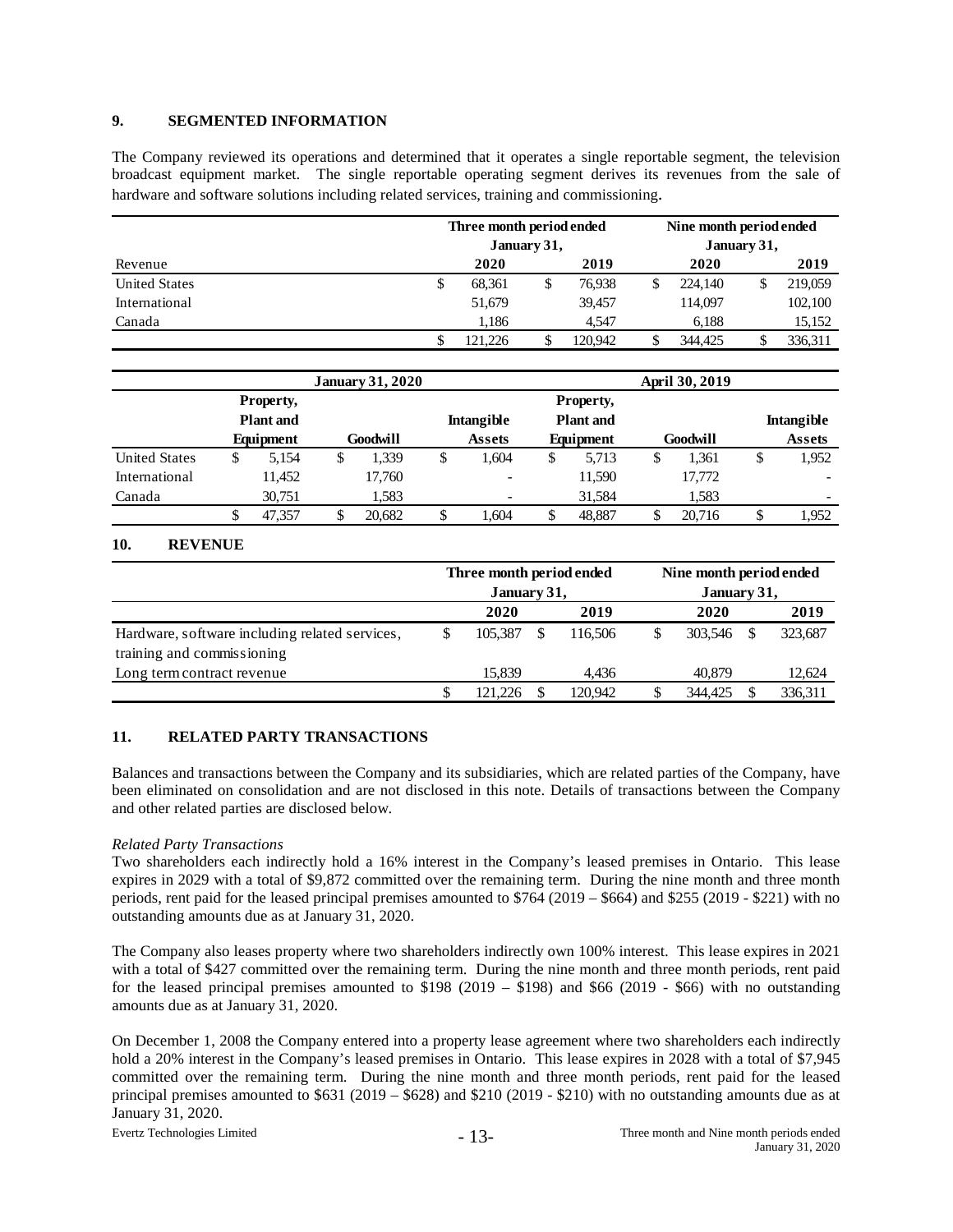#### *Note #11 continued …*

On May 1, 2009 the Company entered into a property lease agreement where two shareholders each indirectly hold a 35% interest. This lease expires in 2029 with a total of \$5,054 committed over the remaining term. During the nine month and three month periods, rent paid for the leased principal premises amounted to \$380 (2019 – \$364) and \$126 (2019 - \$121) with no outstanding amounts due as at January 31, 2020.

The Company also leases a property where two shareholders indirectly own 100% interest. The lease expires in 2023 with a total of \$445 committed over the remaining term. During the nine month and three month periods, rent paid for the leased principal premises amounted to \$114 (2019 – \$107) and \$38 (2019 - \$36) with no outstanding amounts due as at January 31, 2020.

On May 1, 2016 the Company entered into a property lease agreement where two shareholders each hold a 46.6% interest. This lease expires in 2026 with a total of \$6,395 committed over the remaining term. During the nine month and three month periods, rent paid for the leased principal premises amounted to \$736 (2019 – \$736) and \$245 (2019 - \$245) with no outstanding amounts due as at January 31, 2020.

On August 1, 2016 the Company entered into a property lease agreement where two shareholders indirectly own 100% interest. This lease expires in 2026 with a total of \$1,767 committed over the remaining term. During the nine month and three month periods, rent paid for the leased principal premises amounted to \$190 (2019 – \$187) and \$63 (2019 - \$63) with no outstanding amounts due as at January 31, 2020.

These transactions were in the normal course of business and recorded at an exchange value established and agreed upon by related parties.

#### **12. EARNINGS PER SHARE**

|                                            | Three month period ended<br>January 31, |            | Nine month period ended<br>January 31, |            |
|--------------------------------------------|-----------------------------------------|------------|----------------------------------------|------------|
|                                            | 2020                                    | 2019       | 2020                                   | 2019       |
| Weighted average common shares outstanding | 76,714,745                              | 76,519,746 | 76,666,791                             | 76,505,007 |
| Dilutive effect of stock options           | 66.051                                  | 8.974      | 79.138                                 | 14,378     |
| Diluted weighted average common shares     |                                         |            |                                        |            |
| outstanding                                | 76,780,796                              | 76,528,720 | 76,745,929                             | 76,519,385 |

The weighted average number of diluted common shares excludes 537,500 options because they were anti-dilutive during the period  $(2019 - 1,764,000)$ .

#### **13. EXPLANATION OF ADOPTION OF IFRS 16, LEASES**

IFRS 16, *Leases* ("IFRS 16") was issued by the IASB in January 2016 to replace IAS 17, *Leases* and *IFRIC 4, Determining whether an arrangement contains a lease.* IFRS 16 introduced a single accounting model for lessees to bring leases on-balance sheet, while leaving lessor accounting largely unchanged. The details of the primary changes on adoption of IFRS 16 are set out below.

A lessee is now required to recognize, on its statement of financial position, a right-of-use asset, representing its right to use the underlying leased asset, and a lease liability, representing its obligation to make lease payments.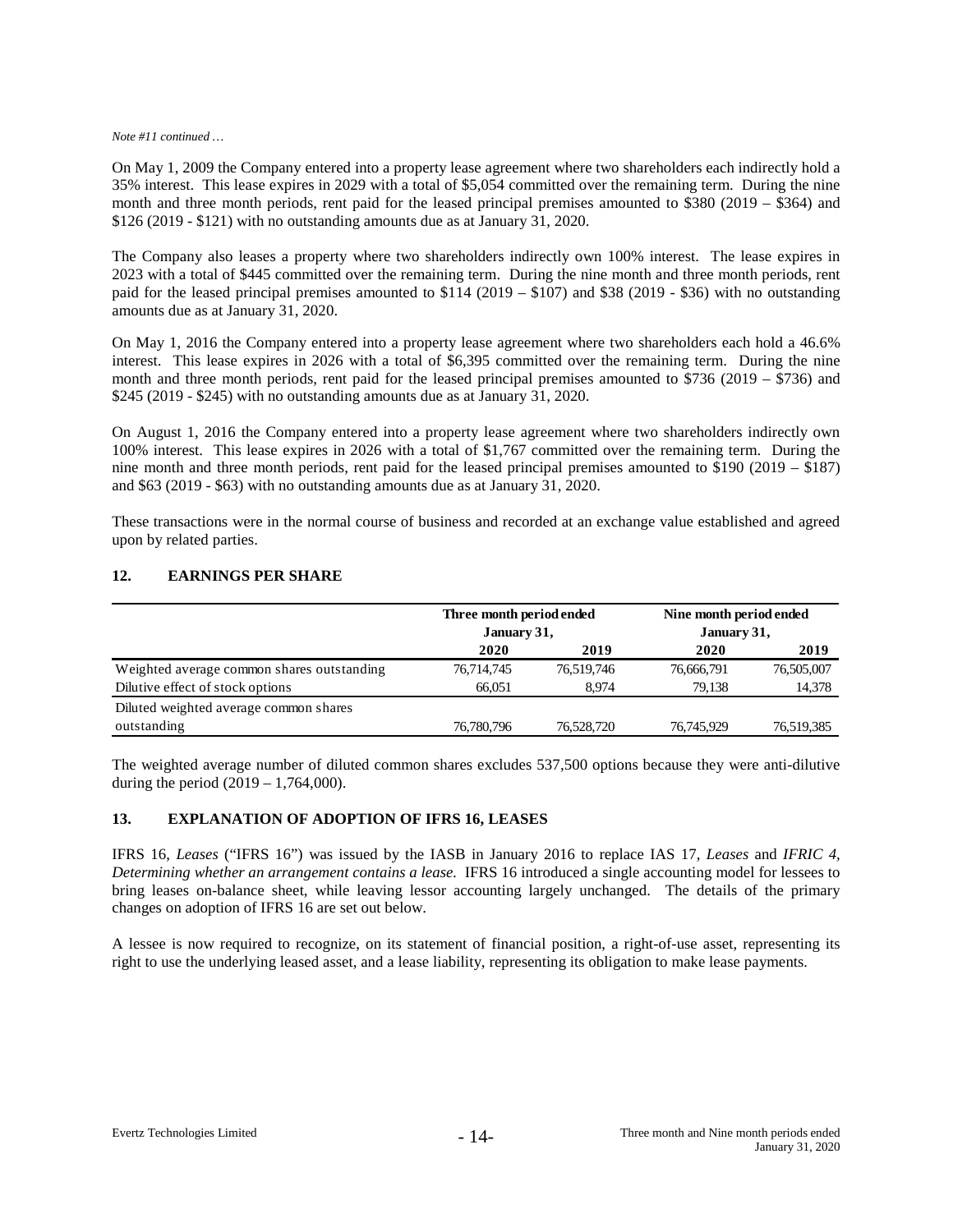#### *Note #13 continued …*

The Company has adopted IFRS 16, effective May 1, 2019, using the modified retrospective approach. Under this approach, the Company has applied IFRS 16 to all contracts that are not complete on the date of initial application, without restatement of comparative figures as previously reported for 2019. Therefore, the comparative information has not been restated and continues to be reported under IAS 17 and IFRIC 4. At transition, the Company applied the practical expedient available to us as lessee that allows the Company to maintain its lease assessments made under IAS 17 and IFRIC 4 for existing contracts. Therefore, the definition of a lease under IFRS 16 was applied only to contracts entered into or changed after May 1, 2019.

When applying IFRS 16 to leases previously classified as operating leases, the Company has followed practical expedients that allow a single discount rate to a portfolio of leases with similar characteristics; allow the exclusion of initial direct costs from measuring the right-of-use asset as at May 1, 2019; allow the use of hindsight in determining the lease term where the lease contract contains purchase, extension, or termination options; and reliance upon the Company's assessment of whether leases are onerous under the requirements of IAS 37, *Provisions, contingent liabilities and contingent assets* as at May 1, 2019 as an alternative to reviewing the Company's right-of-use assets for impairment. The Company has also elected to account for all short-term leases and all leases for which the underlying asset is of low value as expenses on either a straight-line basis over the lease term or another systematic basis, and thus not recognize a lease liability and a right-of-use asset at the date of initial application.

For remaining leases previously classified as operating leases under IAS 17, the lease liability has been measured at the present value of the remaining lease payments, discounted using the related incremental borrowing rate as at May 1, 2019. The weighted average discount rate applied to the total lease liabilities recognized on transition was 3.95%. The associated right-of-use asset has been measured at an amount equal to the lease liability, adjusted by the amount of any lease retirement obligations, lease incentives previously received, and prepaid or accrued lease payments recognized in the statement of financial position immediately before the date of initial application.

As a result of adopting IFRS 16, the Company has recognized a significant increase to both right-of-use assets and lease liabilities on the Consolidated Statements of Financial Position, with no net impact on retained earnings. The impact on the Consolidated Income Statement is a decrease in operating lease expenses and an increase in amortization of the right-of-use asset and interest costs on the lease liability. Amortization of right-of-use assets and operating lease expenses are recorded in the same line items within the Consolidated Income Statement.

Prior to adopting IFRS 16, the Company had a total amount of future lease commitments as at May 1, 2019 of \$39,197. The difference between the total lease liabilities recognized on transition of \$33,621 and future lease commitments of \$39,197 as disclosed in the Company's 2019 Annual Consolidated Financial Statements, was mainly a result of discounting on the minimum lease payments and the exclusion of short-term leases and leases for which the underlying asset is of low value from the total lease liability recognized upon transition.

The Company had no leases previously classified as finance leases under IAS 17, as at May 1, 2019. There was no significant impact for contracts in which the Company is the lessor.

Below is the effect of transition to IFRS 16 on our condensed consolidated statement of financial position as at May 1, 2019: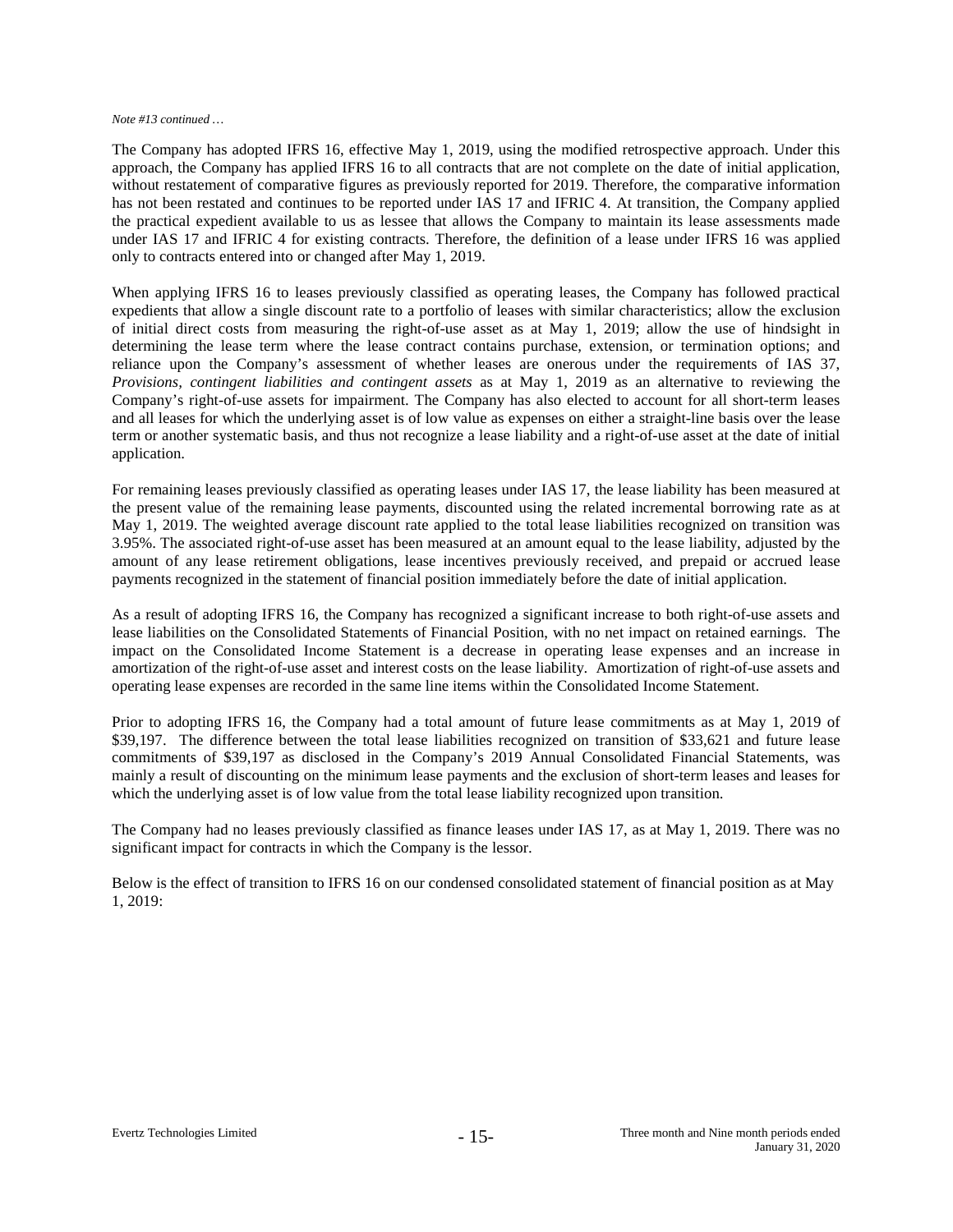#### *Note #13 continued …*

(In thousands of Canadian dollars)

|                                           | As reported as at |    | <b>Effect of IFRS</b>    |    | Subsequent to<br>tranition as at |
|-------------------------------------------|-------------------|----|--------------------------|----|----------------------------------|
|                                           | April 30, 2019    |    | 16 transition            |    | May 1, 2019                      |
| <b>Assets</b>                             |                   |    |                          |    |                                  |
| Current assets                            |                   |    |                          |    |                                  |
| Cash and cash equivalents                 | \$<br>104,583     | \$ |                          | \$ | 104,583                          |
| Marketable securities                     | 4,023             |    |                          |    | 4,023                            |
| Trade and other receivables               | 81,498            |    |                          |    | 81,498                           |
| Contract assets                           | 22,348            |    |                          |    | 22,348                           |
| Prepaid expenses                          | 9,045             |    |                          |    | 9,045                            |
| Inventories                               | 171,271           |    |                          |    | 171,271                          |
| Income tax receivable                     | 708               |    | $\overline{\phantom{a}}$ |    | 708                              |
|                                           | 393,476           |    |                          |    | 393,476                          |
| Property, plant and equipment             | 48,887            |    |                          |    | 48.887                           |
| Right of use assets                       |                   |    | 33,621                   |    | 33,621                           |
| Goodwill                                  | 20,716            |    |                          |    | 20,716                           |
| Intangibles                               | 1,952             |    |                          |    | 1,952                            |
| Deferred income taxes                     | 1,566             |    |                          |    | 1,566                            |
|                                           | \$<br>466,597     | \$ | 33,621                   | \$ | 500,218                          |
| <b>Liabilities</b>                        |                   |    |                          |    |                                  |
| Current liabilities                       |                   |    |                          |    |                                  |
| Trade and other payables                  | \$<br>63,647      | \$ |                          | \$ | 63,647                           |
| Provisions                                | 4,171             |    |                          |    | 4,171                            |
| Deferred revenue                          | 42,843            |    |                          |    | 42,843                           |
| Current portion of long term debt         | 294               |    |                          |    | 294                              |
| Current portion of lease obligations      |                   |    | 4,117                    |    | 4,117                            |
|                                           | 110,955           |    | 4,117                    |    | 115,072                          |
| Long-term lease obligations               |                   |    | 29,504                   |    | 29,504                           |
| Long term debt                            | 239               |    |                          |    | 239                              |
|                                           | 111,194           |    | 33,621                   |    | 144,815                          |
| <b>Equity</b>                             |                   |    |                          |    |                                  |
| Capital stock                             | 139,865           |    |                          |    | 139,865                          |
| Share based payment reserve               | 8,245             |    |                          |    | 8,245                            |
|                                           |                   |    |                          |    |                                  |
| Accumulated other comprehensive earnings  | 1,729             |    | ÷                        |    | 1,729                            |
| Retained earnings                         | 203,284           |    | ÷,                       |    | 203,284                          |
|                                           | 205,013           |    |                          |    | 205,013                          |
| Total equity attributable to shareholders | 353,123           |    | ä,                       |    | 353,123                          |
| Non-controlling interest                  | 2,280             |    |                          |    | 2,280                            |
|                                           | 355,403           |    | $\overline{\phantom{a}}$ |    | 355,403                          |
|                                           | \$<br>466,597     | \$ | 33,621                   | \$ | 500,218                          |

During the nine month and three month periods ended January 31, 2020, the Company recognized amortization of right-of-use assets of \$3,875 and \$1,267 as well as finance costs on lease liabilities of \$963 and \$311. In the Consolidated Statement of Cash Flows, additional line items were added that related to the amortization of the rightof-use assets and principle payments of lease liabilities.